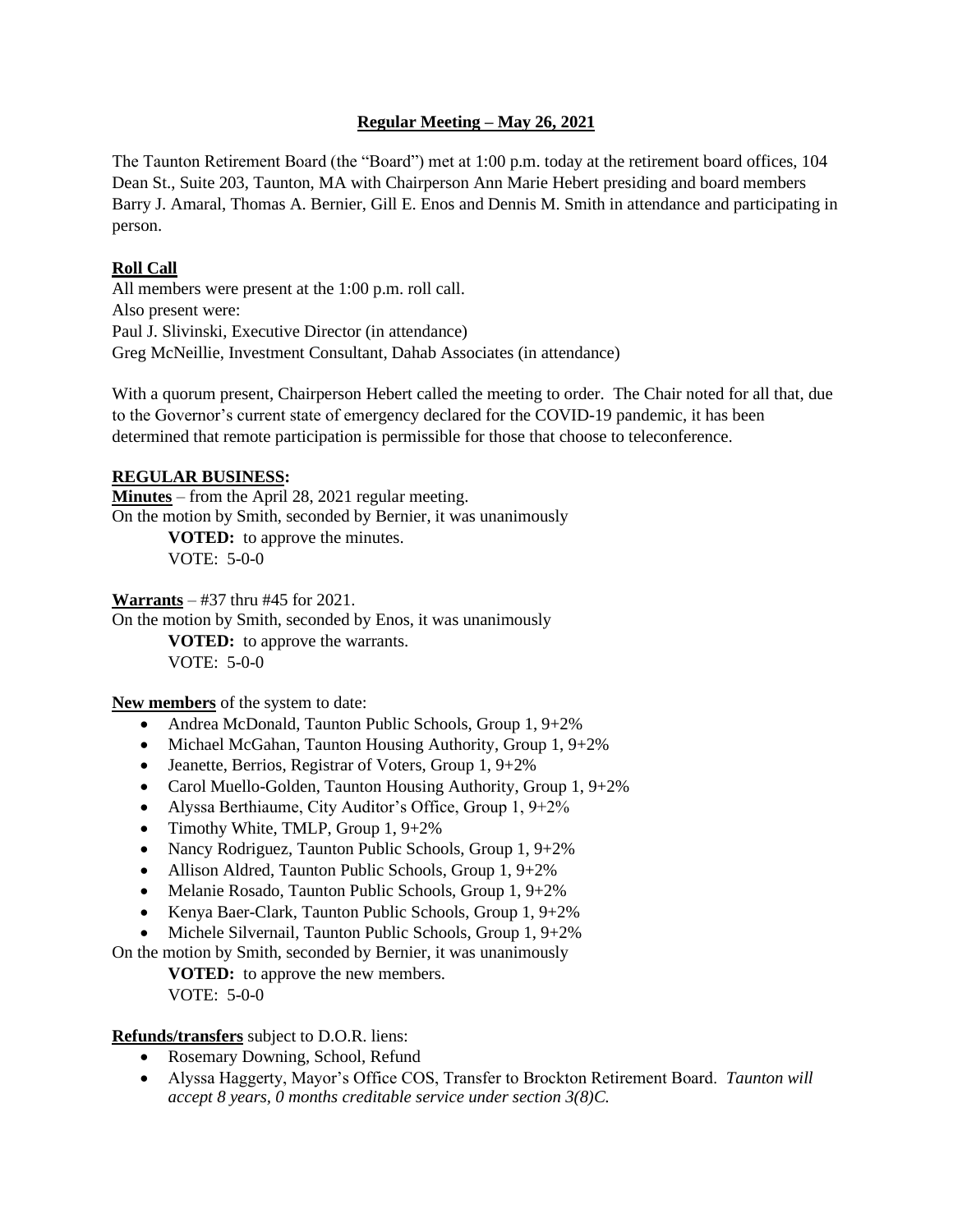- Justin Dumas, Taunton Fire, Refund
- Crystal Echevarria, GATRA, Refund

On the motion by Smith, seconded by Bernier, it was unanimously

**VOTED:** to approve the refunds & transfers. VOTE: 5-0-0

**Retirement/survivorship** applications:

- Ronald V. DaSilva (School) Superannuation, Group 1, 07/24/2021
- Dawn Furtado (School) Superannuation, Group 1, 8/30/2021
- Charles Cardoza (Police) pop-up from Option C to Option A effective 2/23/21 due to the death of spouse
- Lynn Trudelle, (Building Dept.) Superannuation, Group 1, 5/29/2021
- Anne Bisson, (Human Services) pop up from Option C to Option A, effective 5/9/21 due to death of spouse
- Luke Dermody, dependent child of Daniel Dermody d.o.d.  $5/26/2020 -$  Section 12B survivor benefits \$500/mo. plus \$120/mo. Dependent allowance payable on behalf of Luke to appointed guardian and mother Penny Dermody.
- Marilyn Greene (Park and Rec), pop up from Option C to Option A, effective 5/14/21 due to death of spouse.
- Scott DeSantis, (Assessor's), Superannuation, Group 1, 8/9/2021
- Joann McCarthy, (School), Superannuation, Group 1, 9/1/2021
- Cynthia Simmons (School), Superannuation, Group 1, 6/10/2021
- Matthew Skwarto III (Police Dept.) Accidental Disability, Group 4, 05/23/2021
- Robin Laine, widow of Russell Laine (Fire) change from Option C survivor to Section 9 Accidental Death survivor effective from DOD on 03/04/2021

On the motion by Smith, seconded by Enos, it was unanimously

**VOTED:** to approve the retirements and survivorships. VOTE: 5-0-0

### **Deaths**

- Richard A. Smith, DOD:  $4/30/21$ , Opt. A no further benefits payable.
- Maria A. DaSilva, DOD: 4/29/21, Opt. C survivorship payable to husband, Laudalino.
- Eleanor Cambra, DOD  $3/8/2021$ , Opt A no further benefits payable.
- Barbara Smith, DOD 4/20/2021, Survivor no further benefits payable.

On the motion by Smith, seconded by Enos, it was unanimously

**VOTED:** to acknowledge deaths and place on file. VOTE: 5-0-0

**Make-up/redeposits** and liability for creditable service:

- Nancy Rodriguez (School) requesting to redeposit prior refunded service: 02/28/2000 to 06/30/2003; 12/12/2005 to 06/28/2011 – 8 yrs., 10 mos., 20 days and a buyback of part time service.
- Nancy Rodriguez (School) non-membership service  $9/3/2016$  to  $05/09/2021$  part-time  $-2$  yrs., 2 mos., 6 days.

On the motion by Smith, seconded by Enos, it was unanimously

**VOTED:** to approve the creditable service upon completion of payment(s). VOTE: 5-0-0

**PERAC** Memo's and correspondence: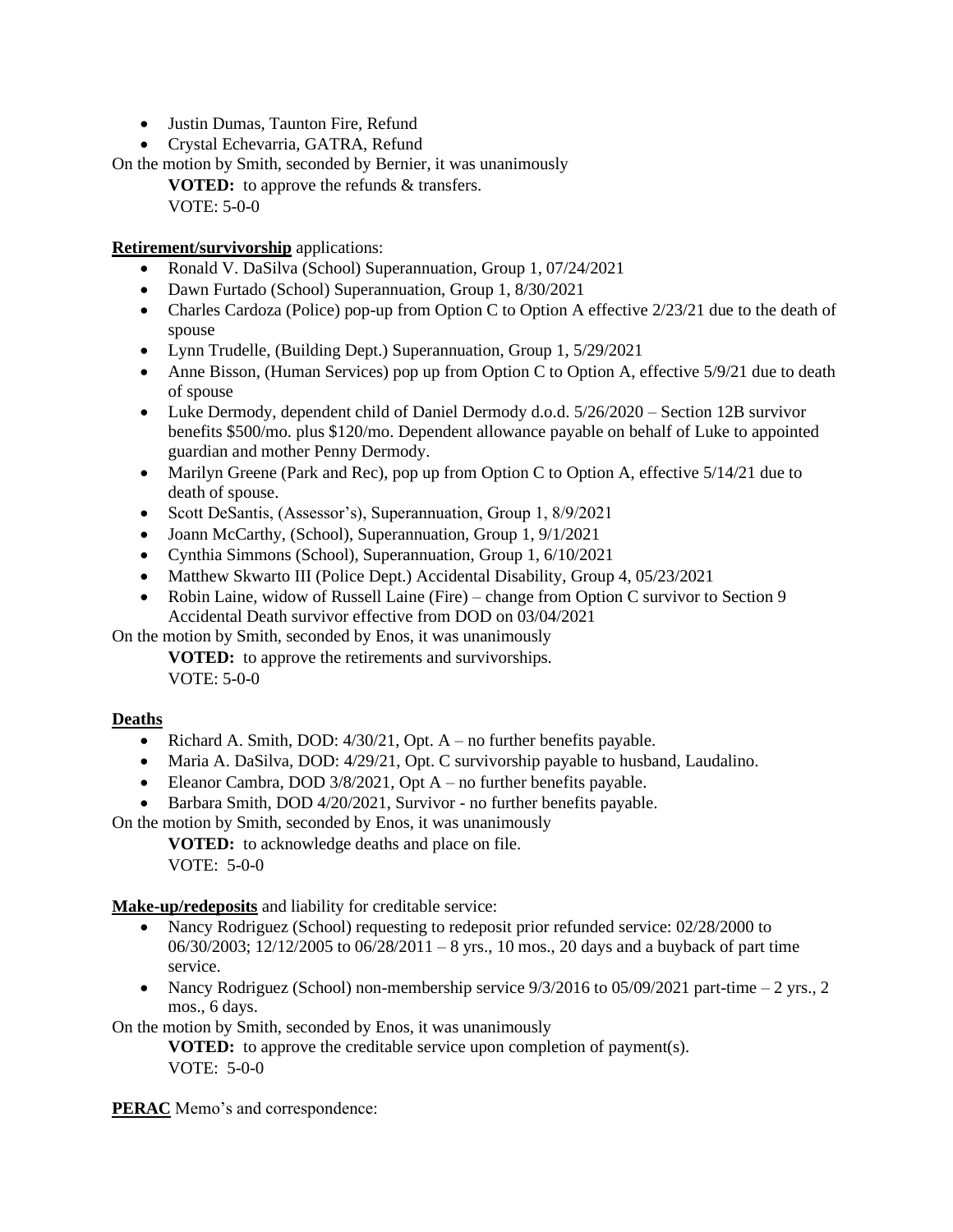• PERAC Pension News – No. 57 – April 2021

On the motion by Smith, seconded by Enos, it was unanimously

**VOTED:** to receive and place on file. VOTE: 5-0-0

### **Investments** & accounting:

• Accounting reports for m/e 3/31/2021 – Trial Balance, Cash Receipts & Disbursements, and Journal Entries. Bristol County Savings Bank Checking account statement and reconciliation as of m/e 03/31/2021. After full review of all reports, the Board voted as follows:

On the motion by Smith, seconded by Bernier, it was unanimously

**VOTED:** to approve accounting reports for m/e  $03/31/2021$  – Trial Balance, Cash Receipts & Disbursements, and Journal Entries; the Bristol County Savings Bank Checking account statement and reconciliation as of 03/31/2021 VOTE: 5-0-0

• Investments Purchased (\$20,521,186.19) and Sold  $$20,521,186.19$  for m/e  $03/31/2021$ . On the motion by Smith, seconded by Bernier, it was unanimously

**VOTED**: to approve the purchases & sales as of 03/31/2021. VOTE: 5-0-0

## **Funding & Budget requests**:

• Budget expenditures and account balances thru m/e 04/30/2021. On the motion by Enos, seconded by Smith, it was unanimously

**VOTED:** to approve expenditures & balances and place on file. VOTE: 5-0-0

### **Travel, Education** & Conferences:

• MACRS Virtual Spring conference – June 7 &  $8<sup>th</sup>$  2021 from 10:00 am-1:00 pm. On the motion by Smith, seconded by Enos, it was unanimously

**VOTED:** to authorize board members and staff to register for the conference. VOTE: 5-0-0

### **Legal** matters:

• Legal expenses of \$3,223.00 for m/e 04/30/2021 for Atty. Michael Sacco.

On the motion by Smith, seconded by Bernier, it was unanimously **VOTED:** to the legal expenses for m/e 04/30/2021.

VOTE: 5-0-0

# **Executive Director's report**

- Asst. Director Karen Medeiros remote work for the month of June 2021. Member Hebert & Enos asked if Ms. Medeiros is working remotely since she previously indicated she would be out on medical leave. Ex. Director explained that Ms. Medeiros is still "out of the office" but able to work from home while recovering. The board instructed the Ex. Director to have Ms. Medeiros provide a doctor's note that provides clearance for Ms. Medeiros to work remotely during her recovery. This is necessary to shield the city and retirement board from any liability.
- Nathan Furtado (Ordinary Disability) Ex. Director reported that all three (3) medical panel physicians who examined Mr. Furtado's records have answered in the affirmative on the questions of 1) Incapacity; and 2) Permanency – thereby certifying that Mr. Furtado was disabled from his job at the Light Plant on the last day he worked.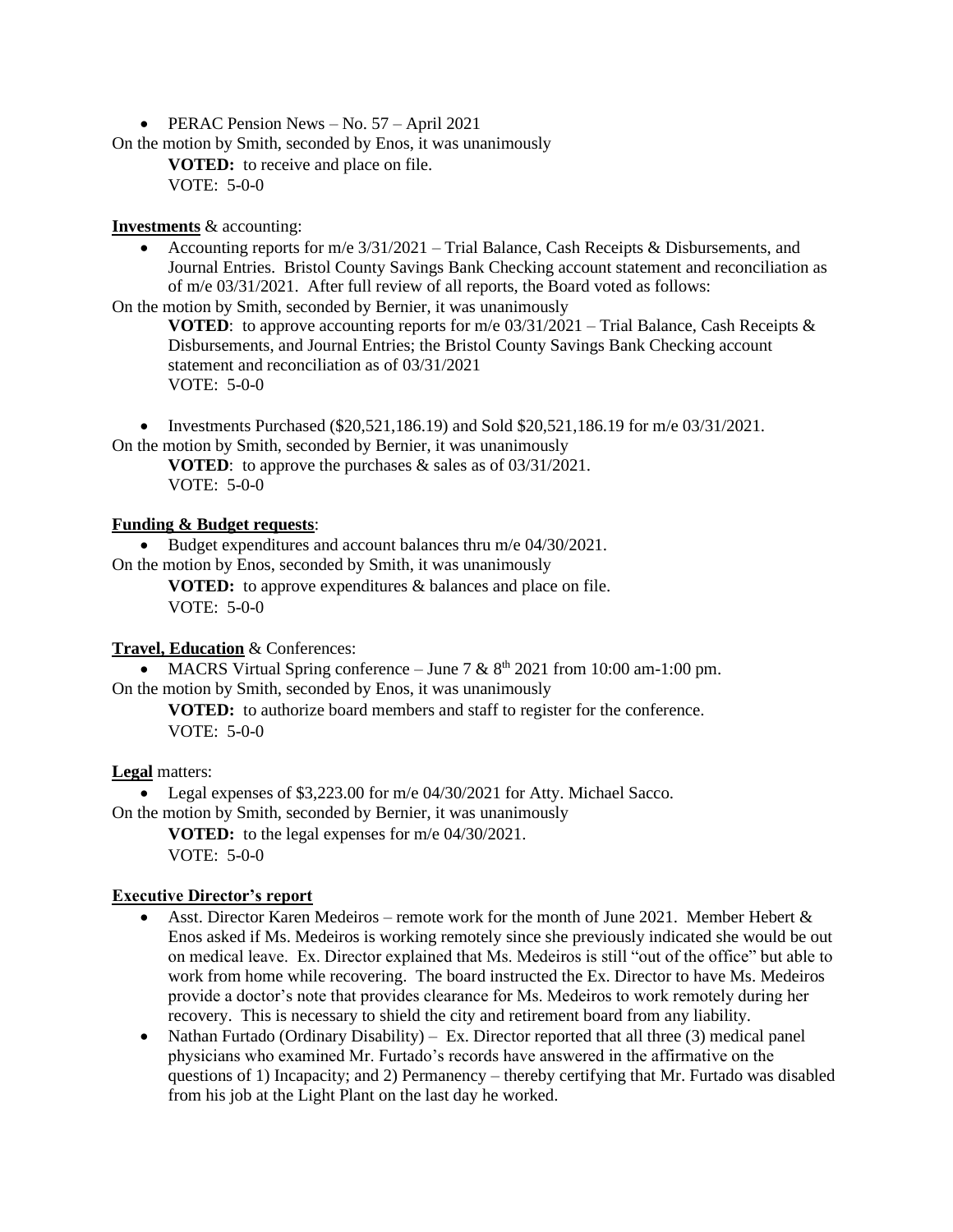On the motion by Enos, seconded by Smith, it was unanimously

**VOTED:** to accept the reports of the medical panel and to approve Ordinary disability retirement for Mr. Furtado (post-mortem) and to transmit all information to PERAC for final review.  $VOTE: 5-0-0$ 

**EXECUTIVE SESSION**: There was none.

**OLD BUSINESS**: There was none.

**NEW BUSINESS**: There was none.

## **Investment matters:**

The Board met with investment consultant Greg McNeillie of Dahab Associates and reviewed performance for q/e 3/31/2021, TA Realty MFN issues, rebalancing, and cash needs.

#### **Investment performance q/e 03/31/21**

Mr. McNeillie presented the board with a report detailing performance as of  $q/e$  03/31/2021. The assets performed  $+4.3\%$  for the quarter versus the policy index of  $+4.2\%$  which ranked the plan in the 9<sup>th</sup> percentile of the investing universe. Total assets stood at \$398 mm at 03/31/2021. All managers were reviewed versus their respective benchmarks. Overall, managers are performing within their guidelines. Mr. McNeillie recommended a review of some of the benchmarks used for Large-cap; Mid-cap & Smallcap equity. He will report back to the board on this matter.

Ex. Director Slivinski discussed future cash needs for payroll. Mr. McNeillie recommended pulling funds from large-cap equity which is currently over-allocated. Ex. Director mentioned a need for \$3 mm. On the motion by Enos, seconded by Amaral, it was unanimously

**VOTED:** to liquidate \$3mm from large-cap value equity manager Weaver-Barksdale. VOTE: 5-0-0

The Board and Mr. McNeillie discussed the current asset allocation and rebalancing to some of the target allocations. Mr. McNeillie was inclined to hold off for another quarter and recommended waiting.

The Board and Mr. McNeillie discussed TA Realty Core Property Fund's quarterly issuance of MFN – Most-Favored-Nation – election guidelines. After review and discussion, the board noted that it already receives the lowest fees as a participant of the fund but there could be other advantageous provisions from time to time.

On the motion by Enos, seconded by Smith, it was unanimously

**VOTED:** to have Ex. Director make all elections offered and send to TA Realty each quarter. VOTE: 5-0-0

Mr. McNeillie was excused from the meeting.

Ex. Director requested replenishment of the petty cash fund.

On the motion by Enos, seconded by Amaral, it was unanimously

**VOTED:** to approve petty cash invoices #309 thru #315 and to replenish the account up to \$150.00. VOTE: 5-0-0

There being no further business to come before the Board, it was voted to adjourn at 2:35 p.m.